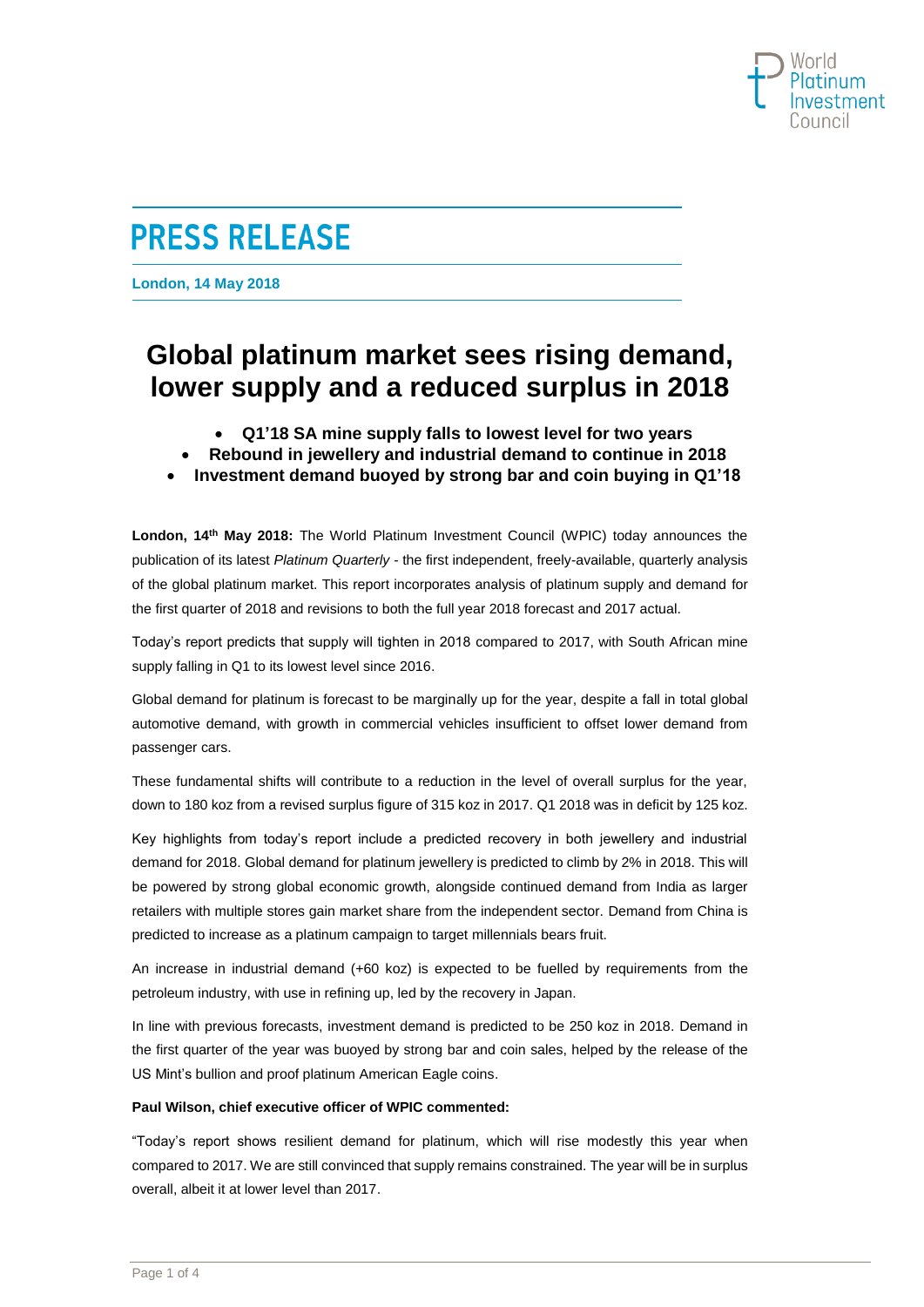

#### **London, 14 May 2018**

"We publish today's figures at the start of the hugely important Platinum Week in London. The price of platinum, which remains at historic lows compared to gold, will be high on the agenda for most attendees. I will certainly be urging those I meet to focus on the fundamentals, rather than short-term negative sentiment that is clouding opinions at present.

"The opportunity for the global platinum market to grow remains undiminished. I have been personally encouraged by recent activities in China, where a number of new WPIC product partnerships, clearly focussed on retail investors, are in the pipeline."

To download this edition of Platinum Quarterly and/or subscribe to receive the research in the future, without charge, please visit our website[: www.platinuminvestment.com](http://www.platinuminvestment.com/)

**- Ends-**

**For media requests, please contact CNC Communications:** Claire Maloney or Alexandra Downs T: +44 (0) 20 7551 604 / +44 (0) 203 7551 620 [wpic@cnc-communications.com](mailto:wpic@cnc-communications.com)

**Notes to Editors:** 

#### **About** *Platinum Quarterly*

*Platinum Quarterly* is the first independent, freely-available, quarterly analysis of the global platinum market. *Platinum Quarterly* is a World Platinum Investment Council publication. It is largely based upon research and detailed analysis commissioned with, and conducted by, SFA Oxford (SFA), an independent authority on th[e platinum group metals](http://www.sfa-oxford.com/SFA-Content-Page.asp?PageID=SFA-Platinum-Metals) market.

#### **About the World Platinum Investment Council**

The World Platinum Investment Council Ltd. (WPIC) is a global market authority on physical platinum investment, formed to meet the growing investor demand for objective and reliable platinum market intelligence. WPIC's mission is to stimulate global investor demand for physical platinum through both actionable insights and targeted product development. WPIC was created in 2014 by the leading platinum producers in South Africa. WPIC's members are: Anglo American Platinum, Impala Platinum, Lonmin, Northam Platinum, Royal Bafokeng Platinum and Sibanye-Stillwater.

For further information, please visit [www.platinuminvestment.com.](http://www.platinuminvestment.com/)

WPIC's offices are located at: 64 St James's Street, London, SW1A 1NF.

#### **About SFA (Oxford)**

Founded in 2001, SFA (Oxford) is regarded as one of the most important independent authorities on the [platinum group metals](http://www.sfa-oxford.com/SFA-Content-Page.asp?PageID=SFA-Platinum-Metals) market. The company's in-depth market research and integrity is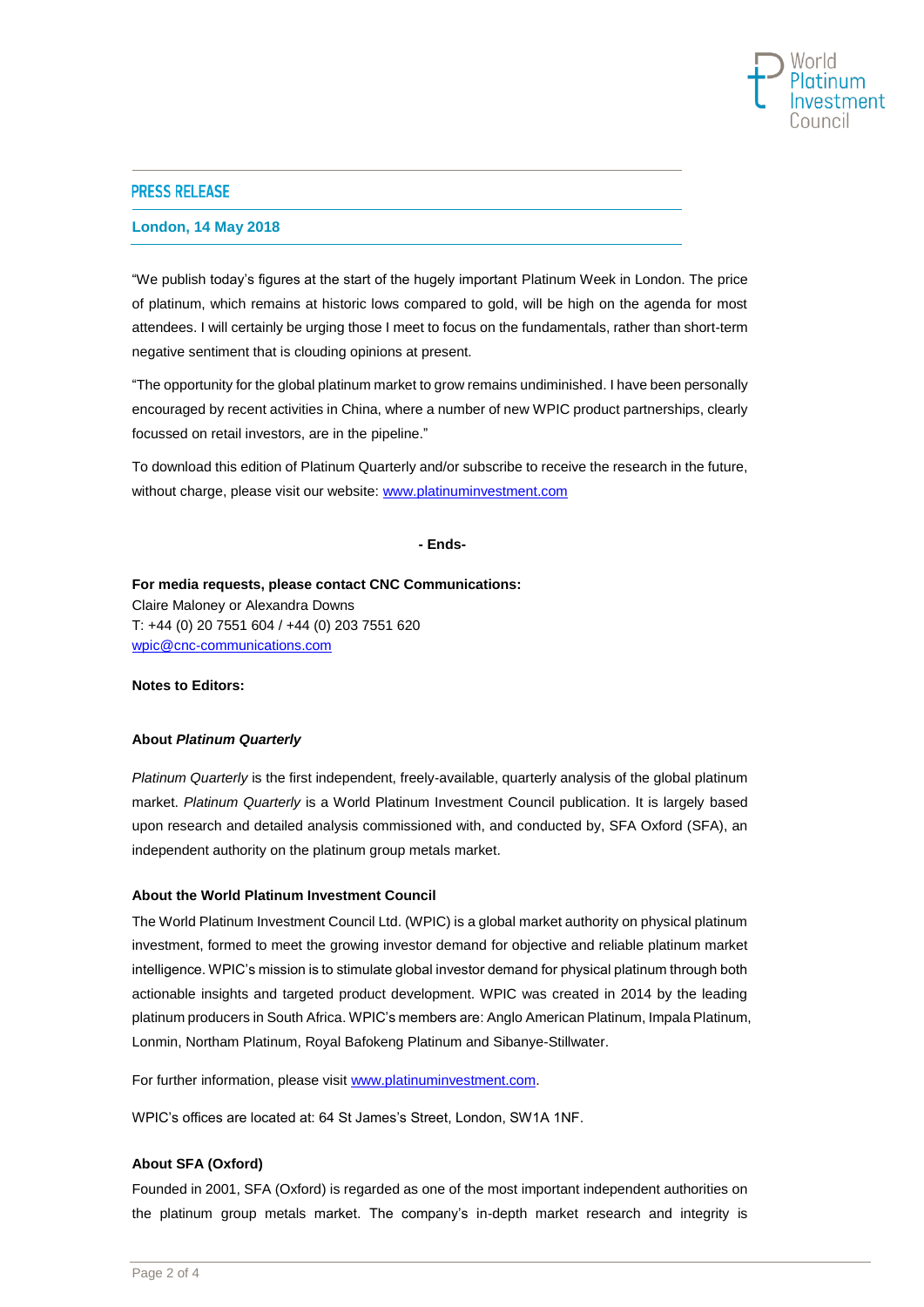

#### **London, 14 May 2018**

underpinned by extensive consulting from mine to market to recycler, as well as an unrivalled global industry network.

SFA have a team of nine [dedicated PGM analysts](http://www.sfa-oxford.com/SFA-the-team.asp) with wide and varied industry expertise and knowledge, each one specialising in a core area of the value chain, as well as many internationallybased associates. SFA is able to provide its clients with answers to the most difficult questions affecting the future of the industry.

No part of the data or commentary shall be used for the specific purpose of accessing capital markets (fundraising) without the written permission of the authors.

For more information go to: [http://www.sfa-oxford.com](http://www.sfa-oxford.com/) 

## **About Platinum**

Platinum is one of the rarest metals in the world with distinctive qualities making it highly valued across a number of diverse demand segments. Platinum's unique physical and catalytic properties have established its value in industrial applications. At the same time, its unique precious metal attributes have made it the premier jewellery metal.

Platinum's supply comes from two main sources: primary mining output, and recycling, which typically comes from end of life auto catalysts and jewellery recycling. Over the last five years, between 72% and 78% of total annual platinum supply (in refined ounces) has come from primary mining output.

Global demand for platinum is robust and becoming more diverse. There are four core segments of platinum demand: automotive, industrial, jewellery and investment demand.

Platinum demand from autocatalysts has equated to between 37% and 41% of total demand in the last five years. Platinum's diverse other industrial uses account on average for 20% of total global demand (five year average). Over the same period, global annual jewellery demand has averaged 35% of total platinum demand. Investment is the smallest category of platinum demand and also the most variable over the past five years, ranging between 2% and 11% of total demand (excluding movements in vaulted investor holdings).